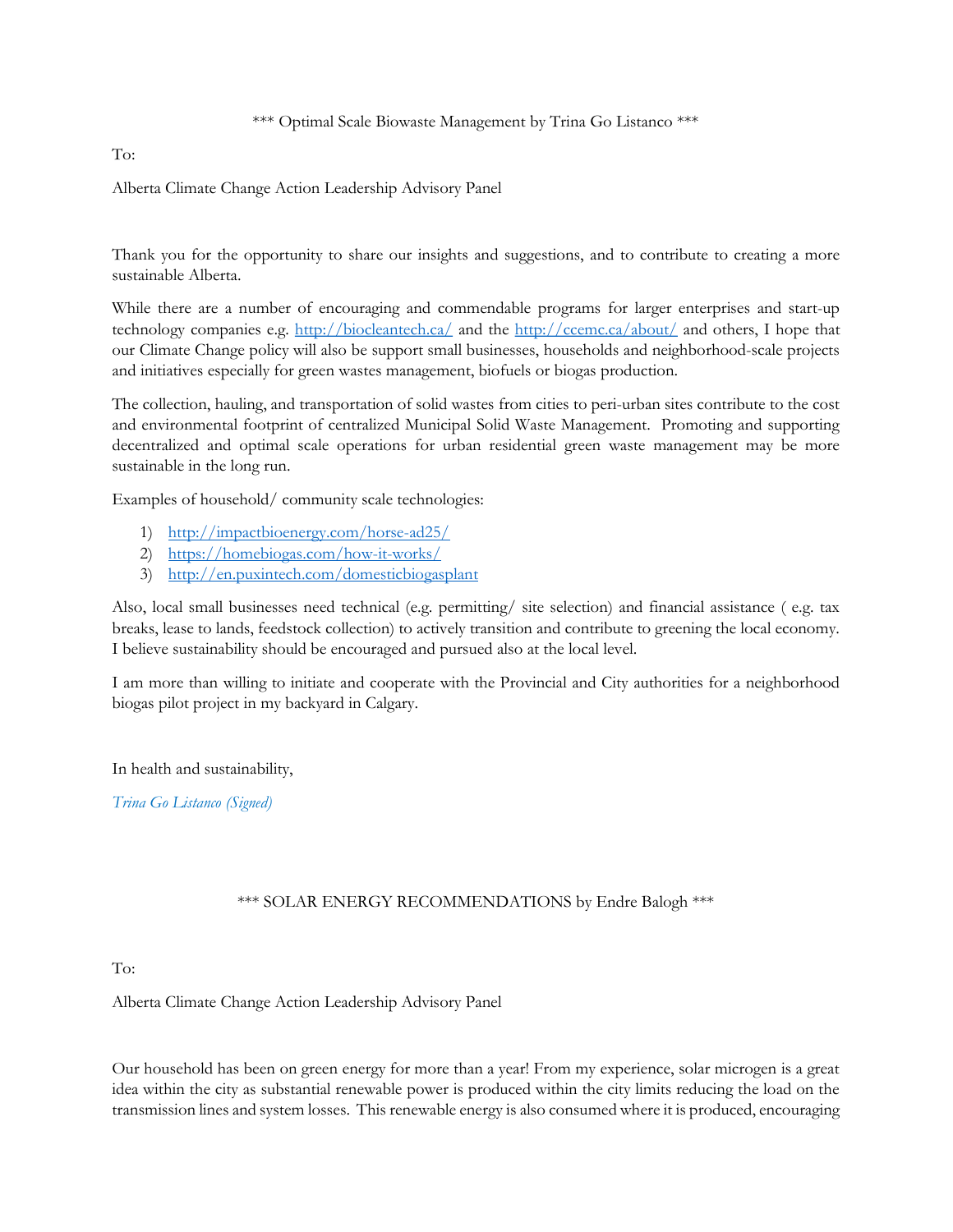more awareness for energy conservation and consumption. The solar panel installation also provides extra protection for the roof against hail damage, extends the lifetime of bitumen shingles, and gives shade on warm summer days.

My recommendations for our Provincial Climate Change Leadership Initiative:

- 1. Reduce unrealistically high regulated wire fees for microgenerators,
- 2. Credit delivery charges when exporting micro generated electricity into the grid,
- 3. Higher rate on exported electricity than the purchase rate,
- 4. Provide investment opportunities for local residents and companies e.g. support for solar cooperatives for people unable install solar on their roofs, provide training for local people to become installers,
- 5. Promote Canadian made solar panels and solar equipment by providing tax breaks on them and increasing import duties on solar panels and components once the local factories are producing same or better quality components,
- 6. In case solar storage is an issue create solar storage systems by building a hydroelectric reservoir/pump system between two lakes at different elevations (Spirit of Ireland, https://en.wikipedia.org/wiki/Spirit\_of\_Ireland )
- 7. Provide low interest rates on loans for residential solar power investment. Cash allowance for home owners installing solar PV over certain capacity – cash to be paid back long term,
- 8. Possibility to add the solar investment to the mortgage,
- 9. Reduction of home insurance as the solar panels are providing protection to the roof and it is cheaper to replace a solar panel than equivalent area bitumen shingle,
- 10. Credit on property tax in case if the solar PV production is covering over a certain percentage of the household energy demand,
- 11. Carbon tax credit to the homeowners or some payback from carbon tax,
- 12. Classification of buildings according to energy efficiency. This could be an important factor when evaluating property tax or value of a building. Factors could be:
	- a. Microgen installed on the house covering the percentage of the annual demand
	- b. Type of domestic hot water system e.g. solar thermal storage, electric solar PV
	- c. Type of boiler  $-$  e.g. high efficiency condensing
	- d. Type of space heating e.g. heat pump, condensing furnace, etc.
	- e. Windows on the house e.g. double or triple plane
	- f. Type, thickness and age of insulation
	- g. Rainwater storage system e.g. size compared to the area of the green space around the house
	- h. alternative plants to the highly water wasting and energy demanding grass to conserve water, electricity and manpower
	- i. waste collection and recycling services available in the area, small scale residential green waste conversion
	- j. Set-up an independent authority would evaluate the building, the owner could receive green marks, which would help to give guidance for homebuyers and could also provide benefits to the actual Owner e.g. property tax credits, insurance credit, etc.
	- k. Biogas producing plant within the household to recycle burnable gasses from biodegradable waste, etc.